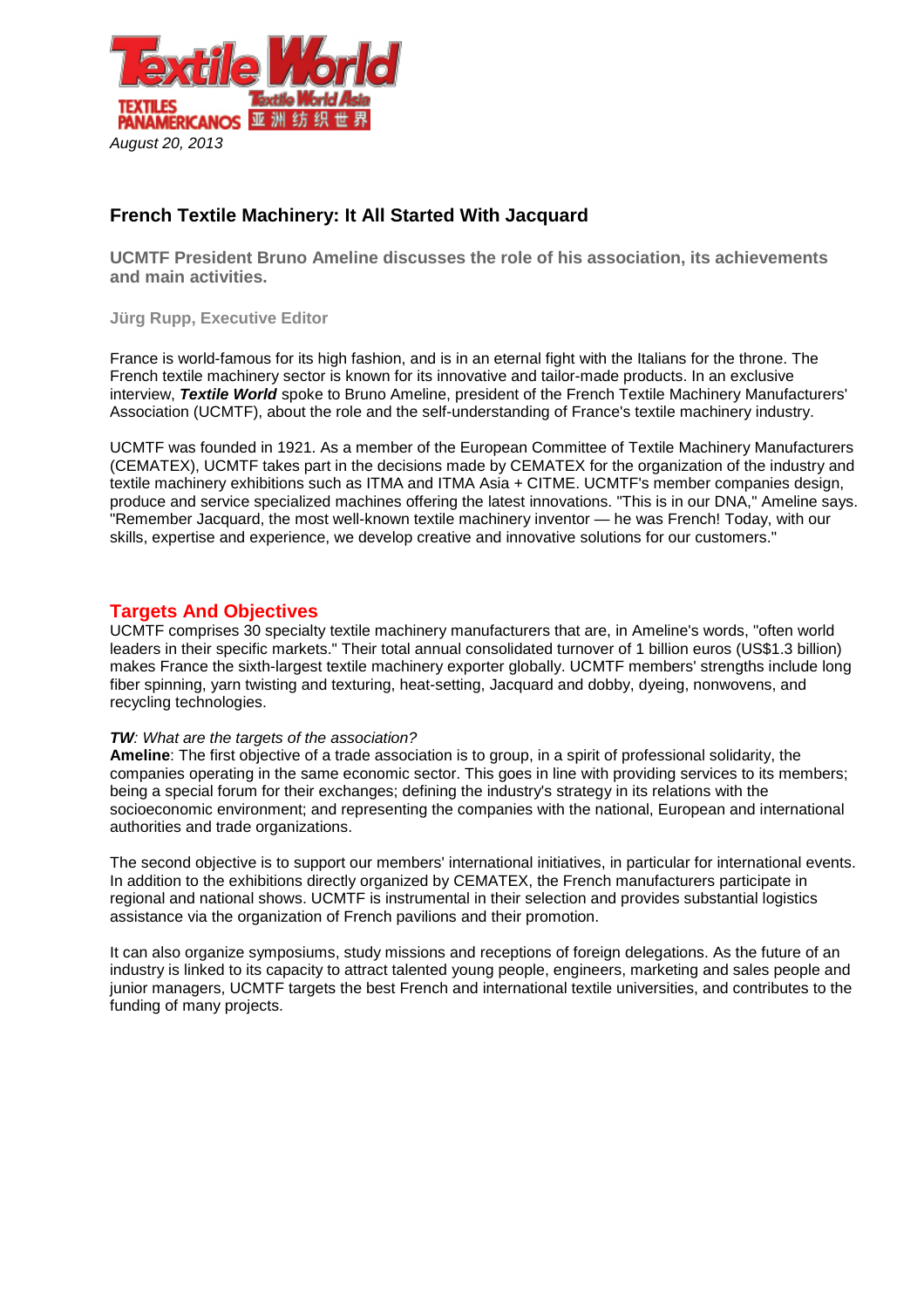

## **Achievements**

#### *TW: What are the association's achievements?*

**Ameline**: We have set up specific task groups to study collectively important strategies for our future, like how to deal with copycats or how to organize our spare-parts distribution. We are also working on sustainable development. We have to design machines and production processes that save energy, water and raw materials.

All this is embedded in our corporate strategies, and for it, we invest heavily in technical expertise. To deliver sustainable profits for our companies, we have to act in the context of a sustainable development framework for all our stakeholders and for our global community. Our machines themselves have to be manufactured to leave the smallest possible footprint on the environment. We have to put more emphasis on their eco-design, propose upgrading schemes and plan how the materials used will be recycled at the end of their product life.

## *[Click here to view Table 1: Traditional & Industrial Textile Machinery Suppliers](http://textileworld.com/Articles/2013/August/Web_issue/files/Frenchchart.pdf) (see enclosure)*

## **Going Global**

## *TW: What are the main activities of UCMTF?*

**Ameline**: We are very active in promoting our members' offerings worldwide. At major textile shows, UCMTF helps the smaller companies organize a national pavilion and promote collectively our exhibitors.

UCMTF organizes seminars, quite often with the help of Ubifrance and the French local representations, and invites the local textile companies to attend. Ubifrance is the French Agency for International Business Development under the guidance of France's Ministry for the Economy, Industry & Employment. It promotes technologies, products, services and know-how from France, and puts France-based professionals in contact with their international counterparts.

In the last 12 months, UCMTF has focused its efforts on the Indonesian and the Indian markets. I am glad to report that the seminars that took place in Bandung, Indonesia, attracted more than 150 Indonesian companies from Jogjakarta, Samarang, Solo and Surabaya. In March, in Delhi and Surat, Gujarat, India, we attracted more than 300 Indian companies. Very interesting contacts have been initiated, and it is now up to our companies to follow up on these. The next seminar will be held, in the second semester, in Algeria.

Last but not least, UCMTF organizes press conferences and meetings with you, the textile press. We trust you are an efficient and neutral link among the different textile stakeholders.



*Laroche SA is one of the market leaders for the production of machinery and complete lines for recycling textile waste.*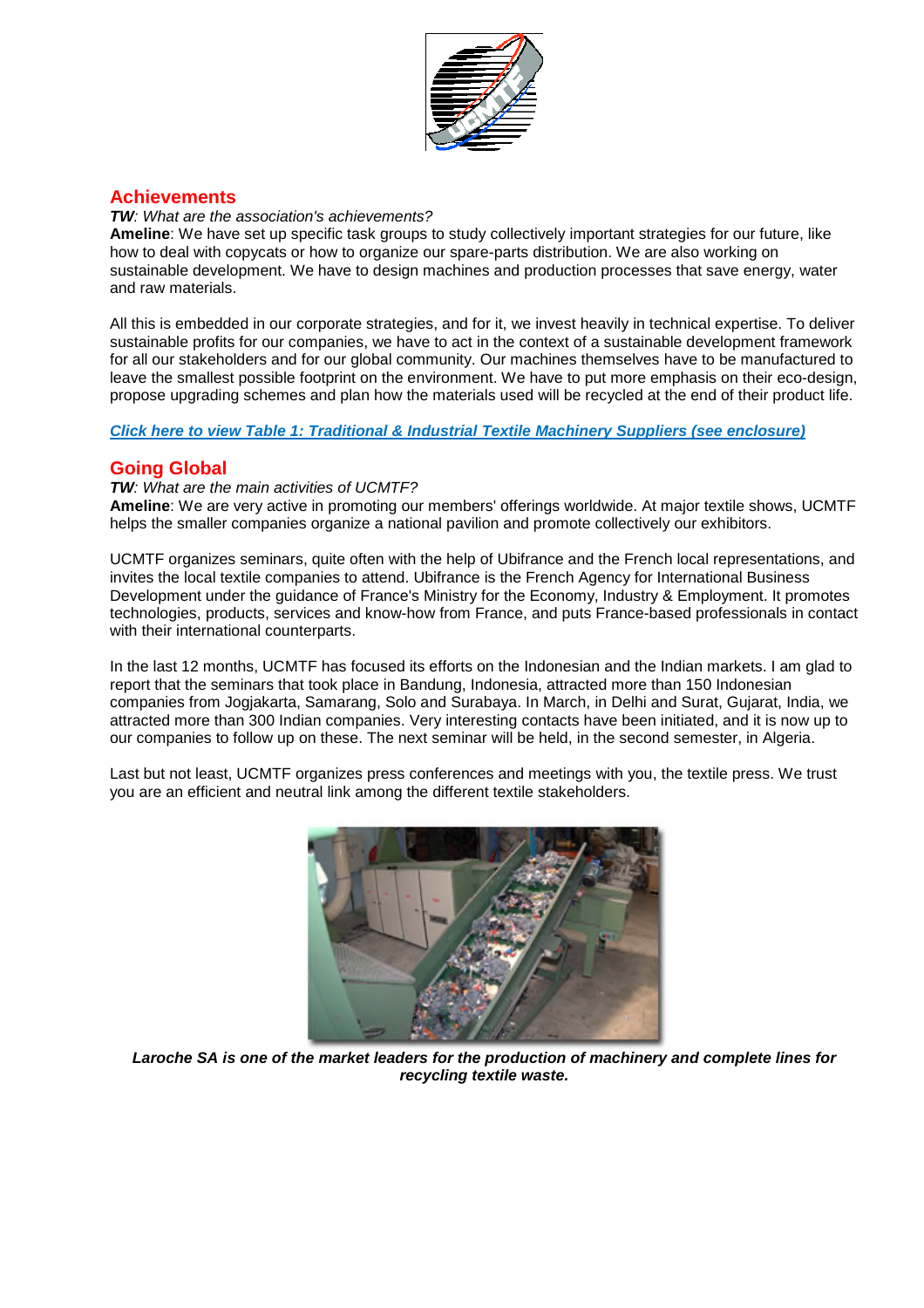## *TW: What is the main focus for the president of UCMTF?*

**Ameline**: Our president is the chairman and CEO of one of our member companies. Of course, he has been selected by his peers for his leadership. His main focus is to maintain UCMTF's members' high motivation in collective actions and to be the spokesman.

#### *TW: How would you describe the difference between French and other textile machinery products?* **Ameline**: We are not competing on the mass markets like cotton spinning, but we are mostly small and medium-sized enterprises in design, production and servicing of specialized machinery. As I said, R&D is in our DNA as well as our strategy to be, always and everywhere, the best partners of our customers.

## **Market Situation**

#### *TW: How do you see the current market situation in general for textiles?*

**Ameline**: There are two answers: For traditional textiles, the consumption is growing steadily but slowly. In fact, the annual world consumption is quite stable from year to year. For technical textiles, the growth rate is high. Technical textiles can to a greater extent be substituted for other more expensive or heavier materials.

#### *TW: How do you see the current market situation for your member companies?*

**Ameline**: We are back to the best levels that we reached before the crisis that hit the global economy from 2008 to 2010. In 2012, many of our companies achieved record sales and order intakes. So we are very positive for all of 2013 and into 2014.

#### *TW: Where currently are the most significant markets for your member companies?*

**Ameline**: Geographically speaking, the differences are huge compared with what prevailed before the crisis. For quite a while, our national market for apparel and home textiles has been collapsing. More recently, it has been the case also for many of our historical European markets. The markets have shifted to countries such as China and India and to specific places like Turkey, but each market can be quite volatile. China has been less buoyant recently, but seems be to coming back. India is quite active with the governmental and local investment incentives. For technical textiles, which represent close to 40 percent of fiber consumption, the situation is more balanced, as the production of these fast-growing products is approximately one-third each in Europe, the Americas and Asia.



*Andritz Perfojet recently opened a laboratory facility equipped with a neXline spunlace pilot line for the production of hydroentangled nonwovens.*

#### *TW: Is the euro distorting the markets and the business of your members?*

**Ameline**: Well, the euro is quite high compared to the U.S. dollar and the Swiss franc, but that may not be a real issue, as our members are offering machines that are really specific. The low rate of the Chinese and Indian currencies may be more important as they make copies even more attractive, at least in terms of prices.

## **The Future**

## *TW: Where do you put the main focus on UCMTF's activities in 2013?*

**Ameline**: A real danger for our industry is copycats. So far, each company has had its own policy. However, recently, within our association, we have established an active working group on this strategic topic. We absolutely need to protect our intellectual property — it may be our most important asset. We have collectively concluded that the counterfeited machines or parts come from a small number of countries. We will sue the counterfeiters very aggressively. We have strong arguments: our patents, our brands. Most of our customers who are our long-term partners understand that this strategy is in their long-term best interest. We will become more and more pro-active concerning the use of counterfeited parts as we cannot guarantee a machine that uses counterfeited parts.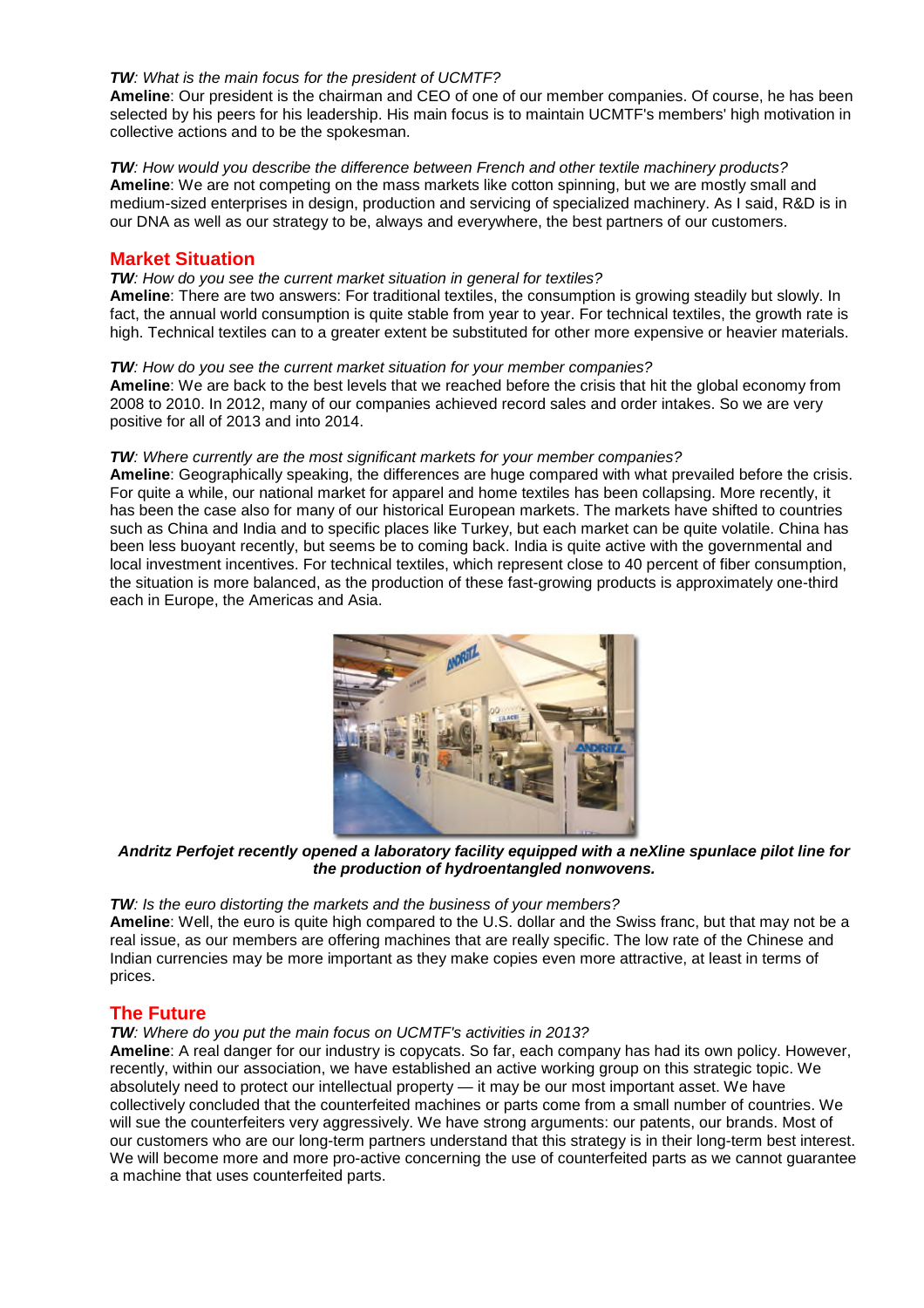## *TW: Is this more of a European problem, too?*

**Ameline**: Absolutely. Each company, the national associations, and CEMATEX and the machinery shows have to work together on this strategic sensitive feature of our business. Fortunately, in this war against copycats, we are receiving more and more support from the governments, the international bodies and the judiciary systems.

*TW: How important is the technical textiles/nonwovens market for your member companies?* **Ameline**: More and more important. The technical textiles market is growing at a higher rate than traditional textiles. We have just come back from Techtextil in Frankfurt, where some of our members were exhibiting. They have made very interesting contacts with technical textiles producers who have many innovative projects. There are also many innovations in the nonwovens industry that need specifically designed lines. We offer very interesting machines to fill part of these lines. On top of that, we are particularly active in the fast-growing textile recycling sector thanks to nonwovens technology.

## *TW: Do you think that any of your member companies are market leaders in certain segments?*

**Ameline**: Yes! Our members are market leaders in many of their markets. They are working with their customers as long-time partners. From the design of a new machine up to the service, we want to offer our customers the opportunity to open new markets for their products and to provide great opportunities both in terms of turnover and profitability. If this happens, we can see our own future with optimism.

*"The French manufacturers have already found many ways for success: fine-tuning machines, finding new processes for individual machines, optimizing a whole production line," says UCMTF President Bruno Ameline. "The producers of apparel, home textiles and technical textiles are extremely sensitive to energy, water and raw material savings; and they compare precisely the investment costs and the savings. Often, their own desire to promote sustainable development is supported by profitable returns on their investments."*



*UCMTF President Bruno Ameline*

*August 20, 2013*